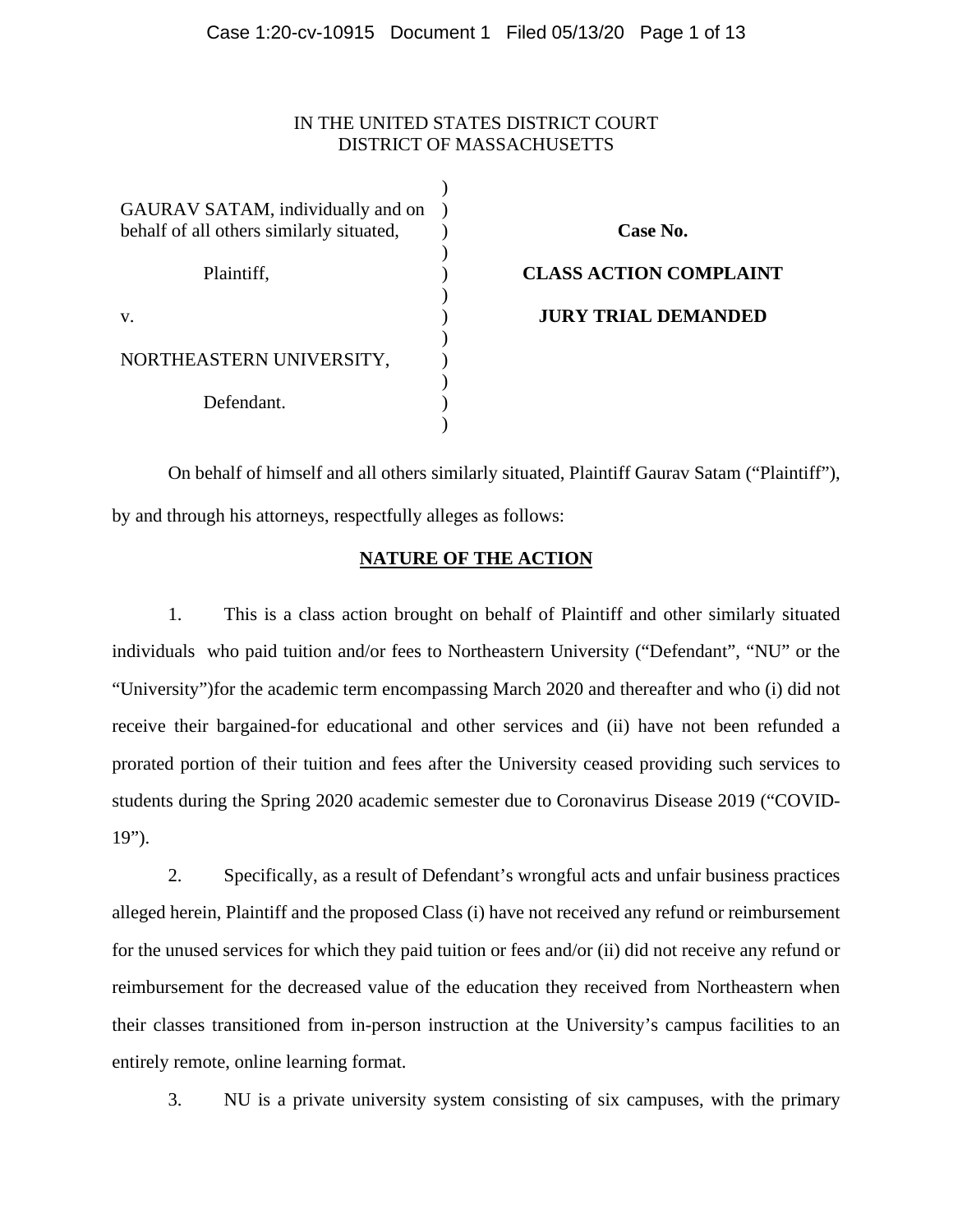#### Case 1:20-cv-10915 Document 1 Filed 05/13/20 Page 2 of 13

campus in Boston. The six campuses that are part of the NU system are: Boston, Charlotte, North Carolina, Seattle, Washington, San Jose, California, Toronto, Vancouver and Portland, Maine.

4. In 2019, NU enrolled more than 25,000 undergraduate and graduate students.

5. NU has an endowment of over \$1 billion.

6. The estimated undergraduate tuition at NU is over \$52,000, not including over \$[1](#page-1-0)000 in mandatory fees.<sup>1</sup> The Masters' program in which Plaintiff was enrolled had similar tuition and fees. [2](#page-1-1)

7. In response to COVID-19, on or around March 12, 2020, NU cancelled all inperson classes. Even before that date, NU had suspended access to on-campus resources, including gyms and libraries.

8. NU has not provided any in-person classes since March 12, 2020. Since then, NU has offered less valuable online classes instead of the bargained-for in-person instruction. Consequently, since March 14, 2020, Defendant has not provided the education, services, facilities, technology, access or opportunities for which Plaintiff and the Class paid. Moreover, Defendant has failed to compensate Plaintiff and the Class for the diminished value and damages they have suffered as a result of Defendant's actions.

9. NU also has received over *\$11 million* in government funding through the Coronavirus Aid, Relief, and Economic Security Act (CARES) Act, half of which is federally mandated to go toward students who are in need of emergency financial assistance.

10. Despite receiving this influx of federal funds, Defendant refuses to refund or reimburse Plaintiff and similarly-situated NU students the fees they paid for the education and other services they are not being provided, including fees for libraries and gyms they can no longer access.

11. Defendant also refuses to refund or reimburse Plaintiff and similarly situated

<span id="page-1-0"></span><sup>1</sup> <https://www.northeastern.edu/admissions/cost/> (site last visited May 11, 2020)

<span id="page-1-1"></span><sup>2</sup> [https://www.northeastern.edu/graduate/program/master-of-science-in-engineering](https://www.northeastern.edu/graduate/program/master-of-science-in-engineering-management-boston-5273/)[management-boston-5273/](https://www.northeastern.edu/graduate/program/master-of-science-in-engineering-management-boston-5273/) (site last visited May 11, 2020)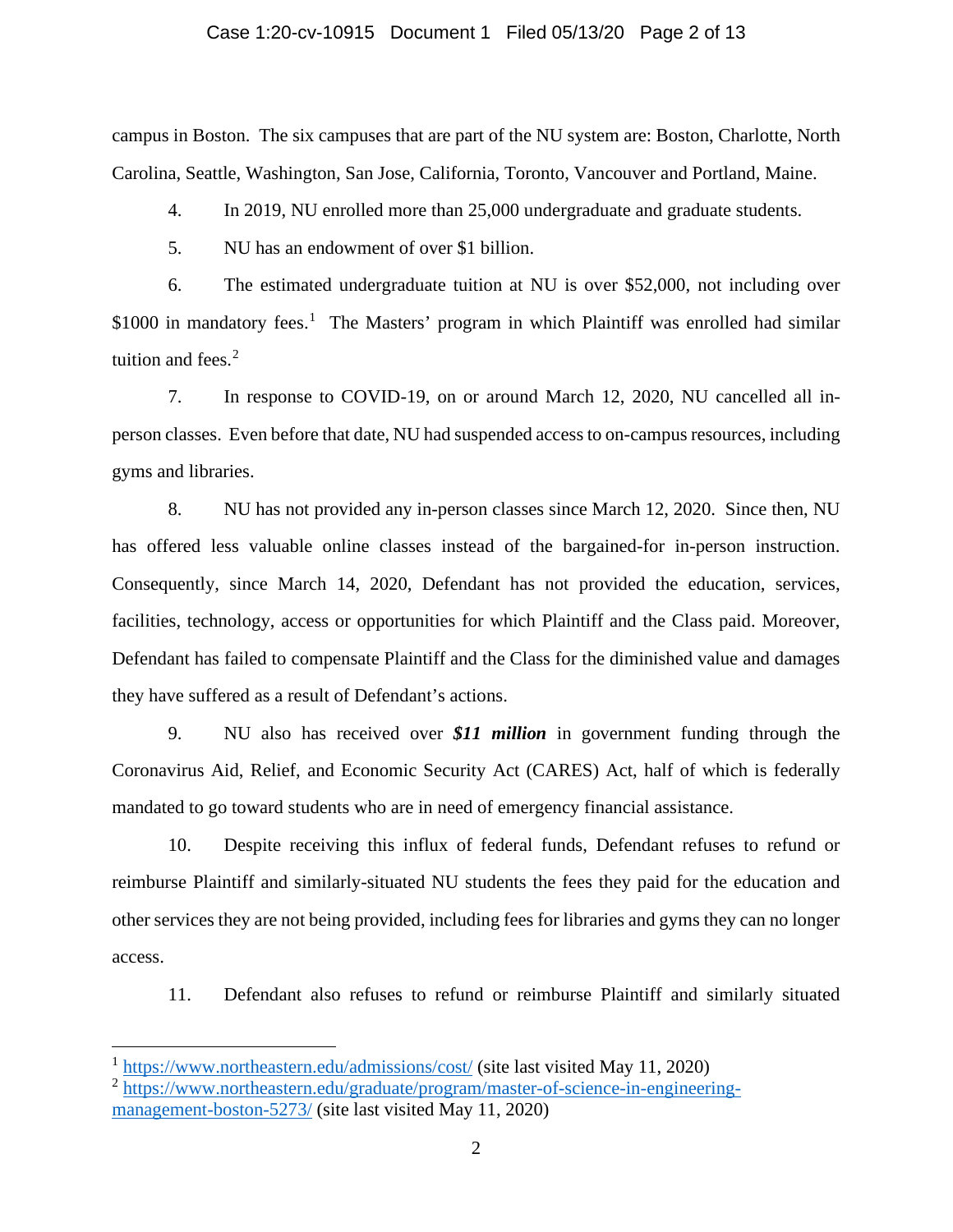#### Case 1:20-cv-10915 Document 1 Filed 05/13/20 Page 3 of 13

students for tuition paid for classes that NU is currently providing to them that are substantially less valuable than the classes promised.

12. Plaintiff and other Class members have lost the benefits of the education, services, and other experiences that the University promised. Despite failing to fulfill their obligations, Defendant is currently unlawfully retaining and refusing to fully or partially refund Plaintiff's Spring 2020 term tuition and fees despite the dramatically lower quality and less valuable education now being provided, and despite the complete cessation of many of the services for which Plaintiff was charged a specific fee.

13. Essentially, students have paid Defendant for access to buildings they can no longer enter and activities that are not available. NU is thus profiting from COVID-19 while further burdening students and their families, many of whom have borne the brunt of the pandemic, themselves been laid off, or who are ill or suffering from financial setbacks. The result is an enormous windfall to Defendant. Both contract and equity demand that Defendant disgorge these funds.

14. Plaintiff and similarly situated NU students seek disgorgement of their payments for unused services and to refund their tuition for substandard classes. Plaintiff brings this class action for injunctive, declaratory, and equitable relief, and any other available remedies, resulting from Defendant's illegal, inequitable, and unfair retention of the funds paid by Plaintiff and the other students in the proposed Class.

15. Specifically, this lawsuit seeks disgorgement and monetary damages in the amount of prorated, unused amounts of tuition and fees that Plaintiff and the other Class members paid, which benefits will not be provided by Defendant, including the difference in value between the live in-person classes for which Spring 2020 term students enrolled and for which they paid at the start of the Spring 2020 and subsequent terms, compared to the lesser online versions of classes NU has been providing to them since mid-March 2020.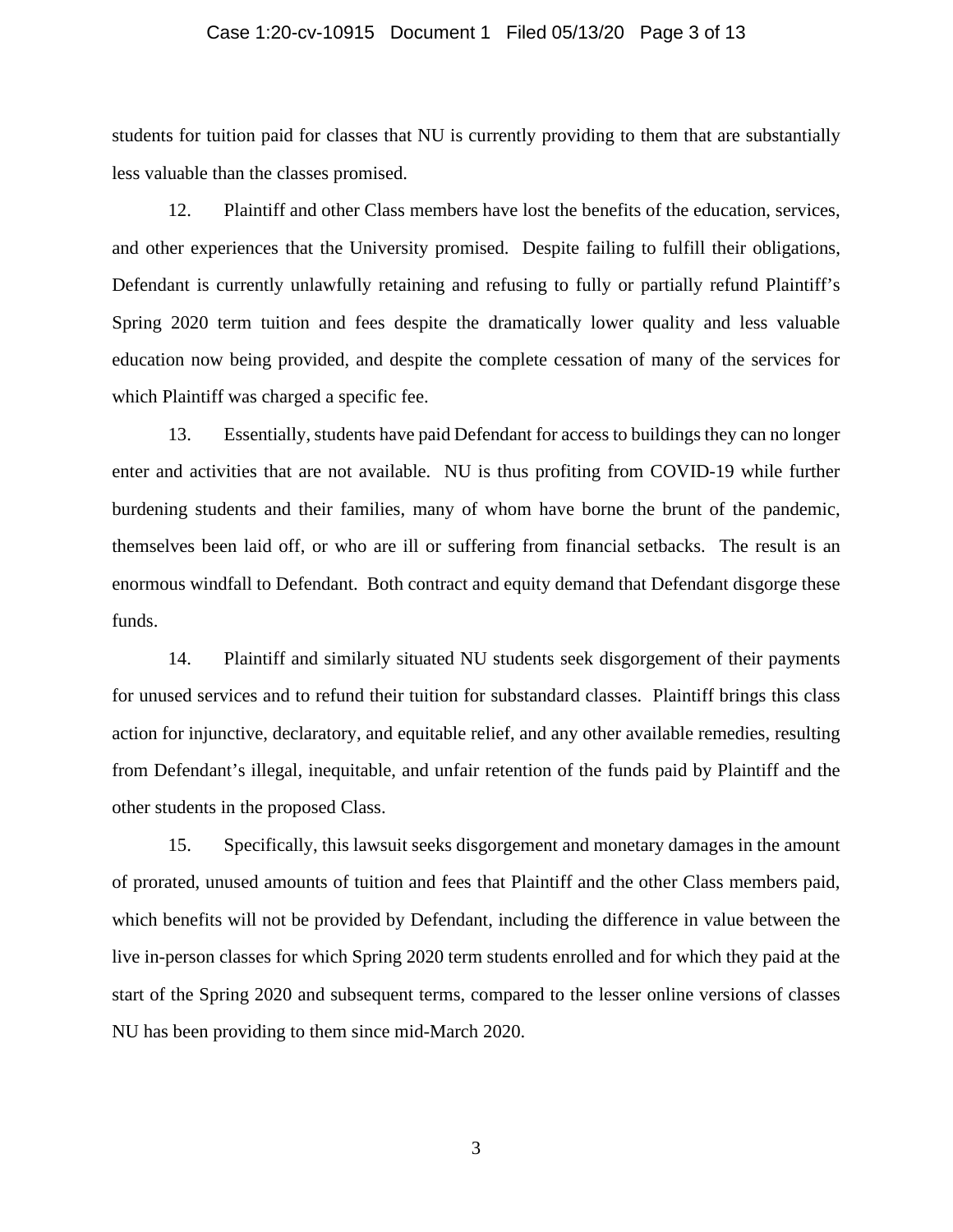#### **PARTIES**

16. Plaintiff Gaurav Satam is an adult individual residing in Massachusetts. Plaintiff is a citizen of India. Plaintiff recently concluded coursework for a Masters' degree in engineering management from Northeastern University.

17. Defendant Northeastern University is a private university with its principal place of business in Boston, Massachusetts.

#### **JURISDICTION AND VENUE**

18. This Court has original jurisdiction under 28 U.S.C. § 1332(d)(2)(A), as modified by the Class Action Fairness Act of 2005, because the matter in controversy exceeds \$5,000,000, exclusive of interests and costs, and because at least one member of the Class defined below is a citizen of a state other than Massachusetts.

19. This Court has personal jurisdiction over Defendant because Defendant maintains its principal place of business in this judicial district.

20. Venue is proper in this district pursuant to 28 U.S.C. § 1391(b)(1), because Defendant resides in this District and are residents of the state in which the District is located.

#### **STATEMENT OF FACTS**

#### **A. The COVID-19 Pandemic**

21. In late 2019, the Chinese government confirmed several cases of a novel illness causing pneumonia-like symptoms. The illness was subsequently identified as COVID-19. By January 2020, the U.S. government confirmed several domestic cases.

22. COVID-19 spread rapidly throughout the world in the beginning months of 2020. Millions have now been infected. The World Health Organization characterized COVID-19 as a "public health emergency of international concern" in late January and as a pandemic on March 11.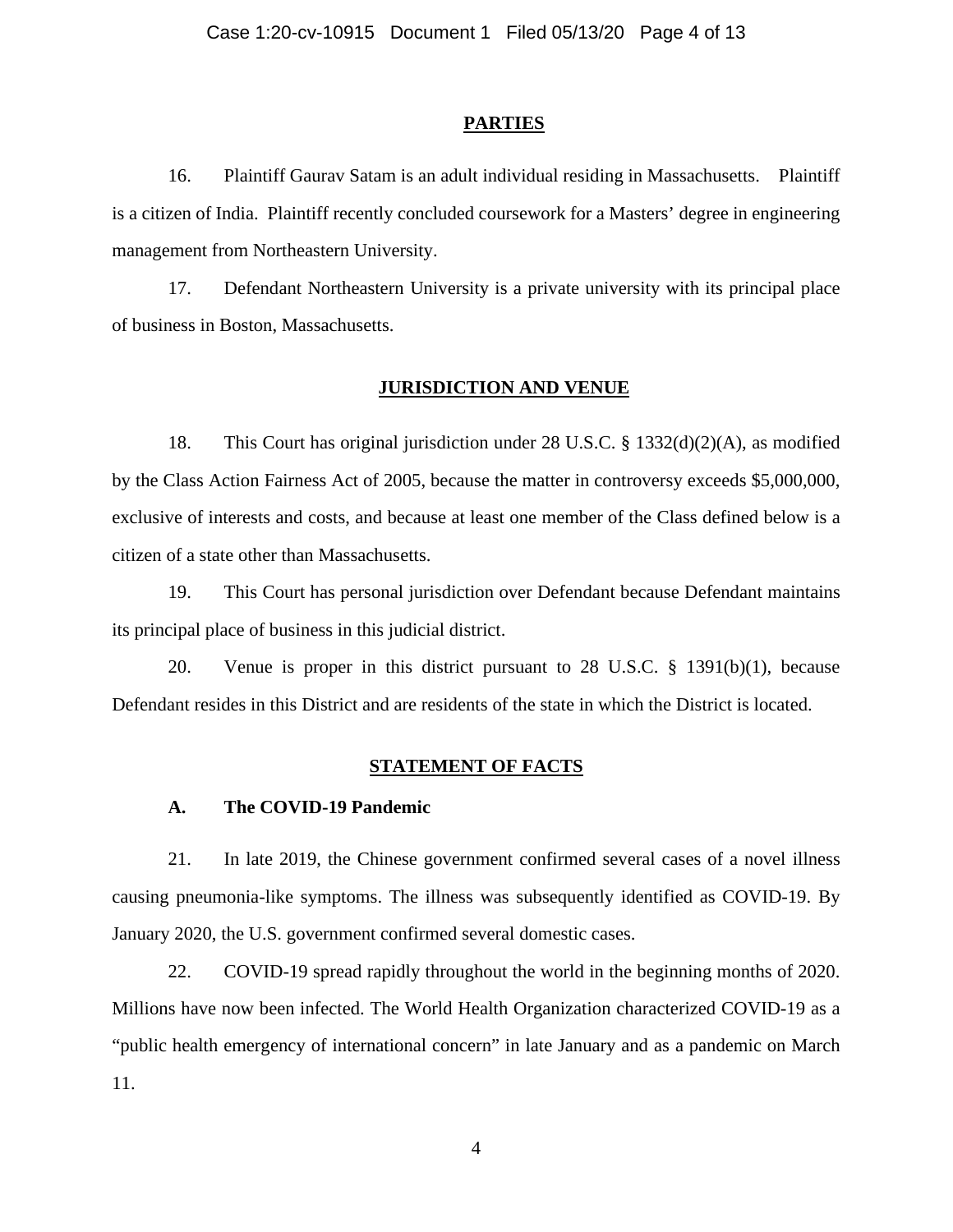#### Case 1:20-cv-10915 Document 1 Filed 05/13/20 Page 5 of 13

23. Because the virus that causes COVID-19 is highly infectious, and because the illness can be severe or fatal, federal, state, and local governments in the United States have implemented travel restrictions and shelter-in-place or stay-at-home orders. As of the filing of this Complaint, the vast majority of states have ordered their citizens to shelter in place for protection of their personal health and safety and that of the broader public.

# **B. NU Continues to Assess Fees Amidst the Pandemic**

24. Despite the fact that Defendant transitioned its classes online and required students to shelter in place, Defendant continued to assess and collect fees for services that Plaintiff and similarly situated students could not access or use.

25. Despite Defendant's large endowment and receipt of \$11 million of aid through the CARES Act, NU has decided to pass the financial burden imposed by the COVID-19 crisis onto students like Plaintiff.

26. Plaintiff paid a variety of fees for the Spring term, many of which were for services Plaintiff can no longer use. For example, Plaintiff paid recreation fees, which financed a gym he could not access, library fees for libraries which were closed, and a fee to use campus printers that he could not use to print.

27. Plaintiff has not attended any in-person classes since March 12, 2020. Instead, all classes in which he was enrolled have moved online and are of inferior quality to the live instruction for which he paid and expected to receive.

28. Plaintiff has neither received nor been offered any refund or reimbursement for thetuition or fees that he paid for in-person, on campus education during the Spring 2020 term at NU.

29. As a result of the closure of NU, Defendant has not delivered the educational services, facilities, programs, and opportunities for which Plaintiff and students in the proposed Class contracted and paid. Plaintiff and the proposed Class are therefore entitled to a full refund of that portion of the fees and tuition for the latter half of the Spring 2020 semester that pertain to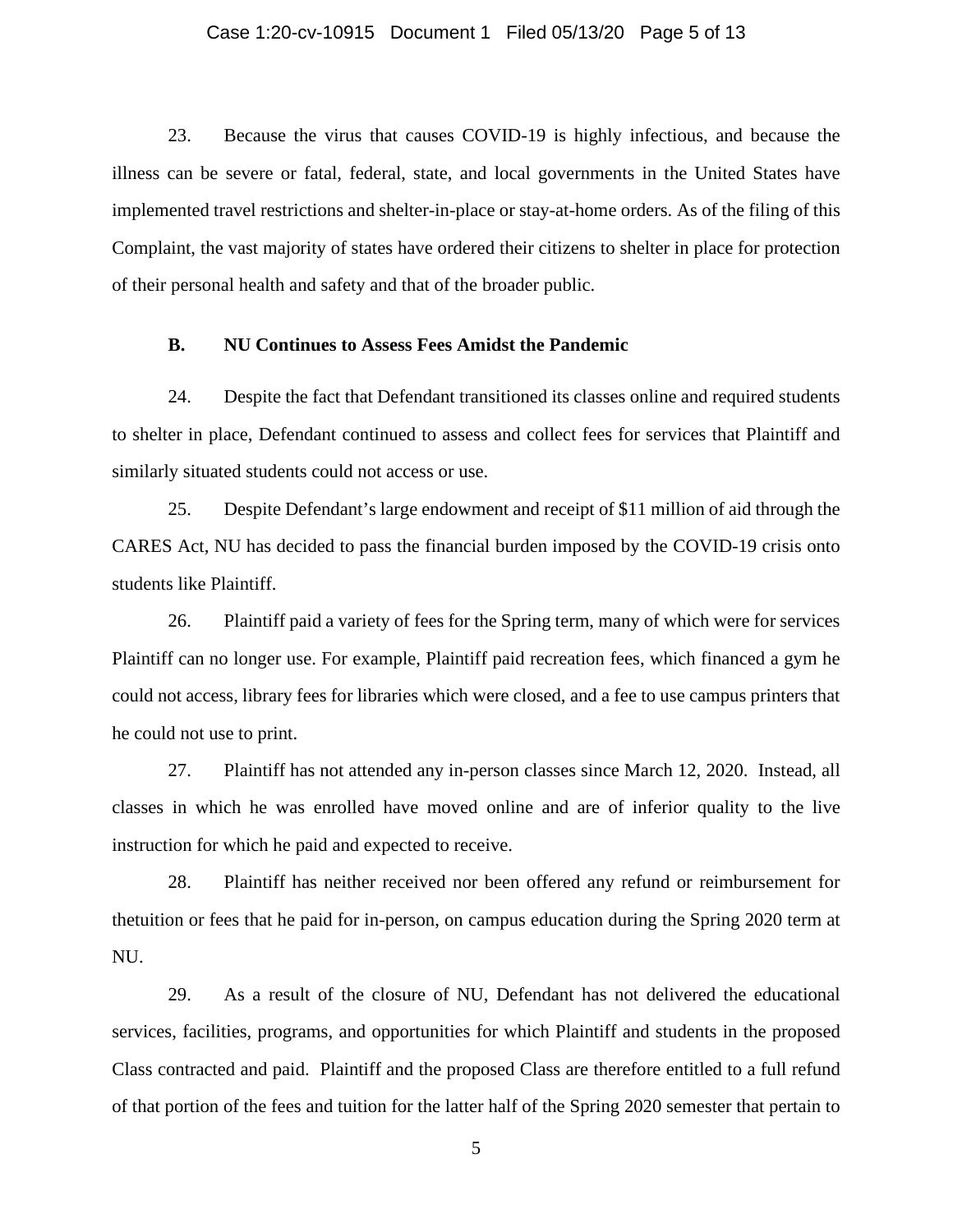#### Case 1:20-cv-10915 Document 1 Filed 05/13/20 Page 6 of 13

educational services Defendant did not provide, or which Defendant provided in a severely diminished manner.

30. The remote, online learning "classes" offered to Spring 2020 students since March deprive students of in-person learning from their peers and school faculty. The move to these remote classes also deprives students of access to the facilities, materials, and opportunities only offered on NU's physical (as opposed to virtual) campus.

31. The online classes Plaintiff and his peers have been provided are not equivalent to the in-person, campus experience that Plaintiff and other NU students chose for their university education. The tuition and fees NU charged were predicated on access to and constant interaction with and feedback from peers, mentors, professors and guest lecturers; access to technology, libraries, and laboratories; spectator sports and athletic programs; student government and health services; and extracurricular groups and learning, among other things.

32. Universities and colleges that offer both in person and online education generally charge less for online classes than they do for in person classes.

33. In instances where online degree programs are similarly priced to in-person degree alternatives from the same academic institution, the online offering includes a variety of additional goods and services, such as in-person internship and practicum opportunities, additional asynchronous instruction (i.e. instruction not offered through a live video channel), and small class sizes to ensure the quality of the online synchronous classes.

34. NU offered none of the additional supports or services that traditionally accompany classes that are intended to be conducted online from inception. Class sizes remained the same, and no additional practical or in person services were offered. Indeed, even professors' "office hours" were transformed into a chat room format, more resembling email than an actual human interaction.

35. Through this lawsuit, Plaintiff seeks—for himself and the other Class members—a refund of a percentage of his tuition and fees.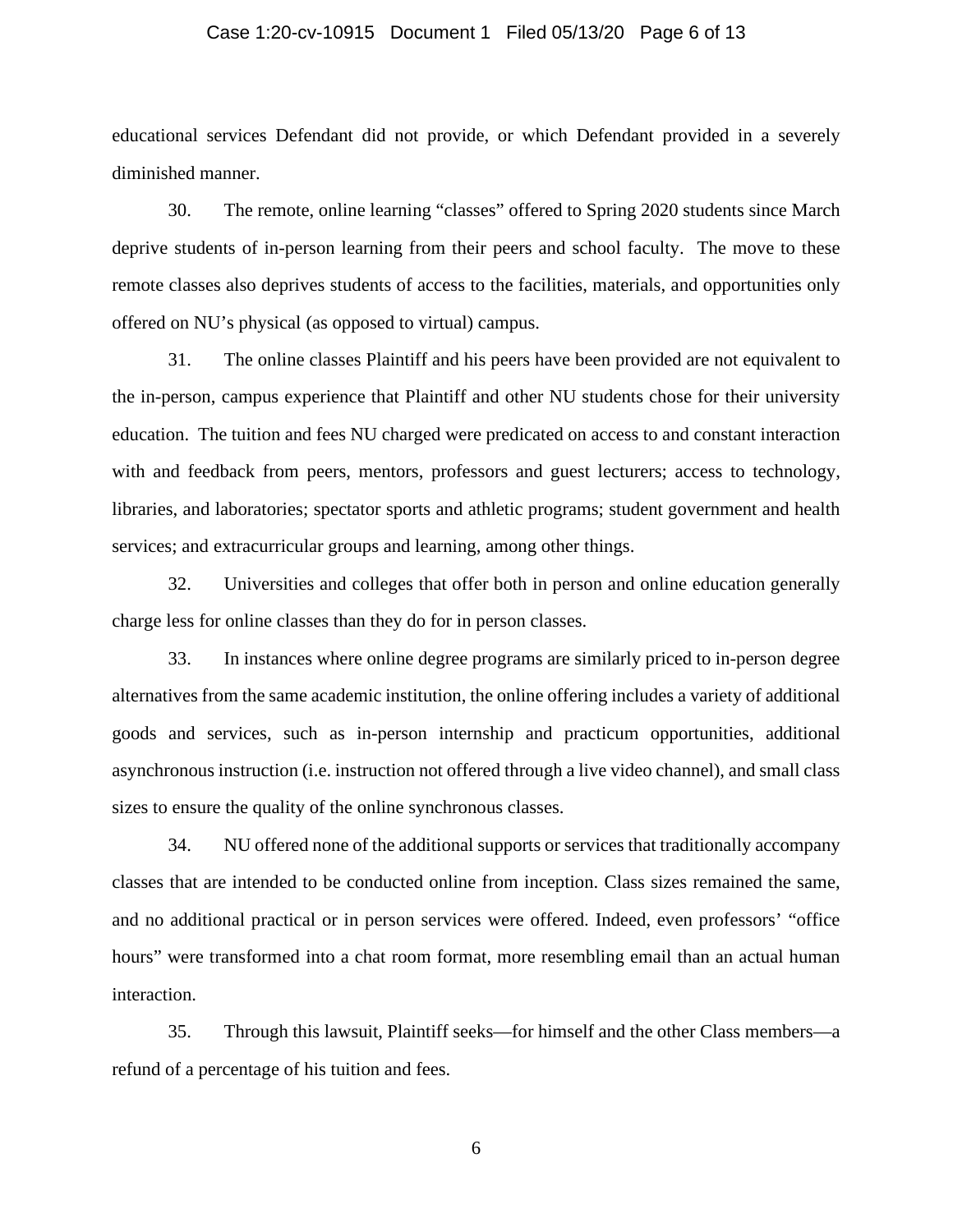### **CLASS ACTION ALLEGATIONS**

36. Plaintiff incorporates by reference all preceding paragraphs as alleged above.

37. Pursuant to Fed. R. Civ. P. 23(a), (b)(2), (b)(3), and/or (c)(4), Plaintiff brings this action on behalf of himself and the following Class:

All persons in the United States who paid Northeastern University tuition and/or fees for in person education for the academic term including March 2020 or for any academic term thereafter during which Northeastern failed to provide in person educational services.

The following persons and entities are excluded from the Class: Defendant and its officers, directors, employees, subsidiaries, and affiliates; all judges assigned to this case and any members of their immediate families; and the parties' counsel in this litigation. Plaintiff reserves the right to modify, change, or expand the class definition, including by proposing additional subclasses, based upon discovery and further investigation.

38. A class action is a superior means to ensure the fair and efficient adjudication of this case. The damages suffered by individual Class members are relatively small compared to the burden and expense of individual litigation of the claims described herein against Defendant. Moreover, individualized actions would run the risk of creating inconsistent or contradictory judgments arising from the same set of facts and would increase the likely delay and expense to all parties involved and the Court itself. By contrast, by proceeding as a class action, the claims at issue can be adjudicated efficiently through economies of scale.

39. **Numerosity.** In accordance with Fed. R. Civ. P. 23(a)(1), the members the proposed Class are so numerous and geographically dispersed that individual joinder of all Class members is impracticable. Although the precise number of Class members is unknown presently to Plaintiff, the Class is presumed to number more than 25,000 people and is easily ascertainable through enrollment and financial records maintained by Defendant.

40. **Commonality and Predominance.** In accordance with Fed. R. Civ. P 23(a)(1) and (b)(3), this action involves questions of law and fact common to the Class that predominate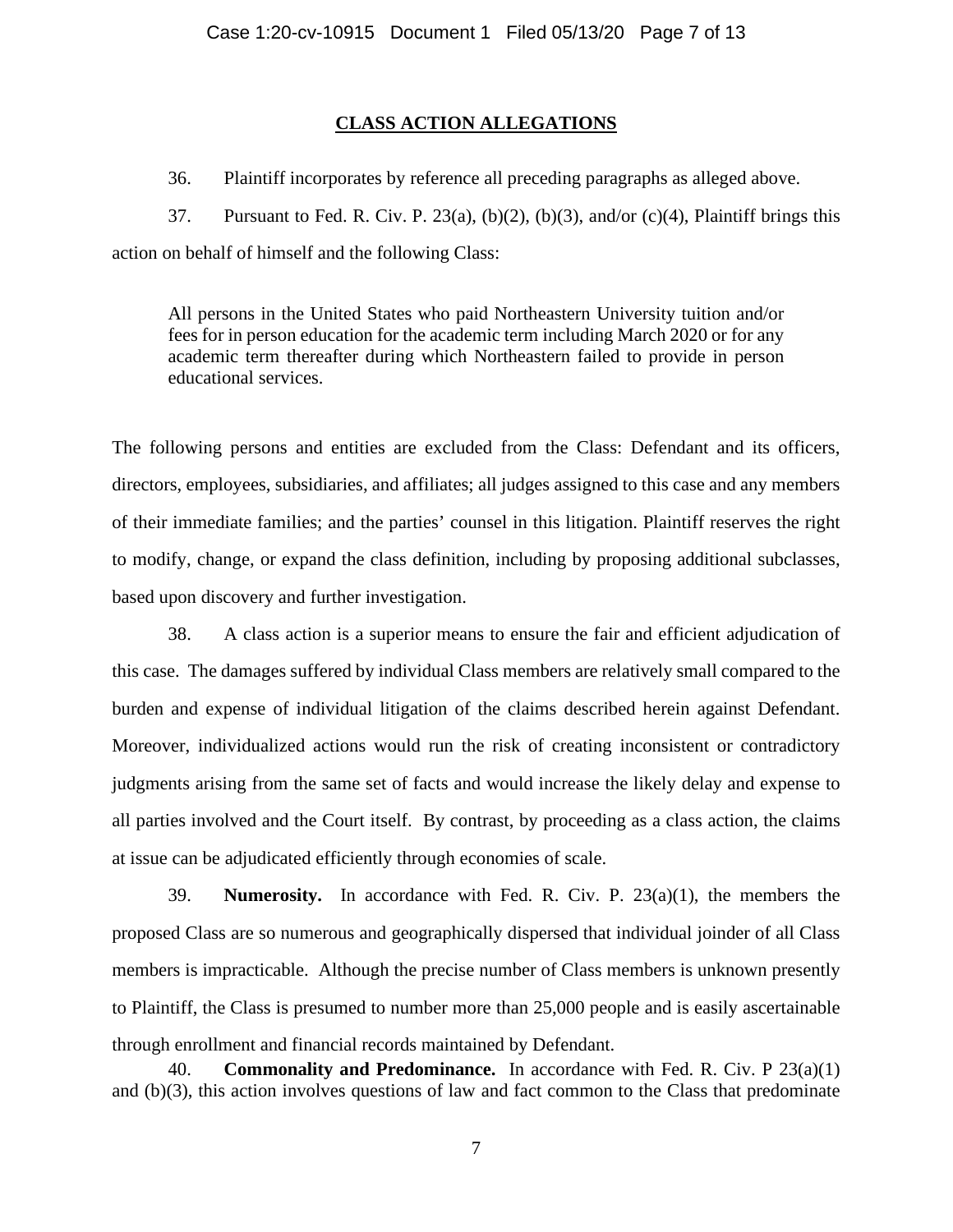### Case 1:20-cv-10915 Document 1 Filed 05/13/20 Page 8 of 13

over any individual questions specific to any Class member. These include:

a. whether Defendant accepted money from the Class;

b. whether Defendant retained money from the Class for services they did not render, or only partially rendered;

c. whether Defendant entered into a contract with the Class;

d. whether Defendant breached their contract with the Class;

e. whether Defendant's failure to refund tuition and fees was appropriate;

f. whether Defendant benefited from the money they accepted from the Class;

g. whether the educational and other services Defendant provided to the Class were commensurate with their price;

h. whether certification of the Class is appropriate under Fed. R. Civ. P. 23;

i. whether Class members are entitled to declaratory, equitable, or injunctive relief, and/or other relief; and

j. the amount and nature of relief to be awarded to Plaintiff and the other Class members.

41. **Typicality.** Pursuant to Fed. R. Civ. P. 23(a)(3), Plaintiff's claims are typical of the other Class members' claims because Plaintiff and the other Class members each paid for certain costs associated with NU's Spring 2020 term but were not provided the services that those costs were meant to cover. Each suffered damages in the form of their lost tuition, fees, and other monies paid to Defendant, and the claims all arise from the same NU practices and course of conduct. There are no defenses available that are unique to the Plaintiff.

42. **Adequacy of Representation.** In accordance with Fed. R. Civ. P 23(a)(4), Plaintiff is an adequate Class representative because his interests do not conflict with the interests of the other proposed Class members. Moreover, Plaintiff has retained counsel competent and experienced in complex class action litigation, and he intends to prosecute this action vigorously on behalf of his fellow Class members. Plaintiff has no interests that are antagonistic to those of the Class and he will fairly and adequately protect the proposed Class' rights along with counsel.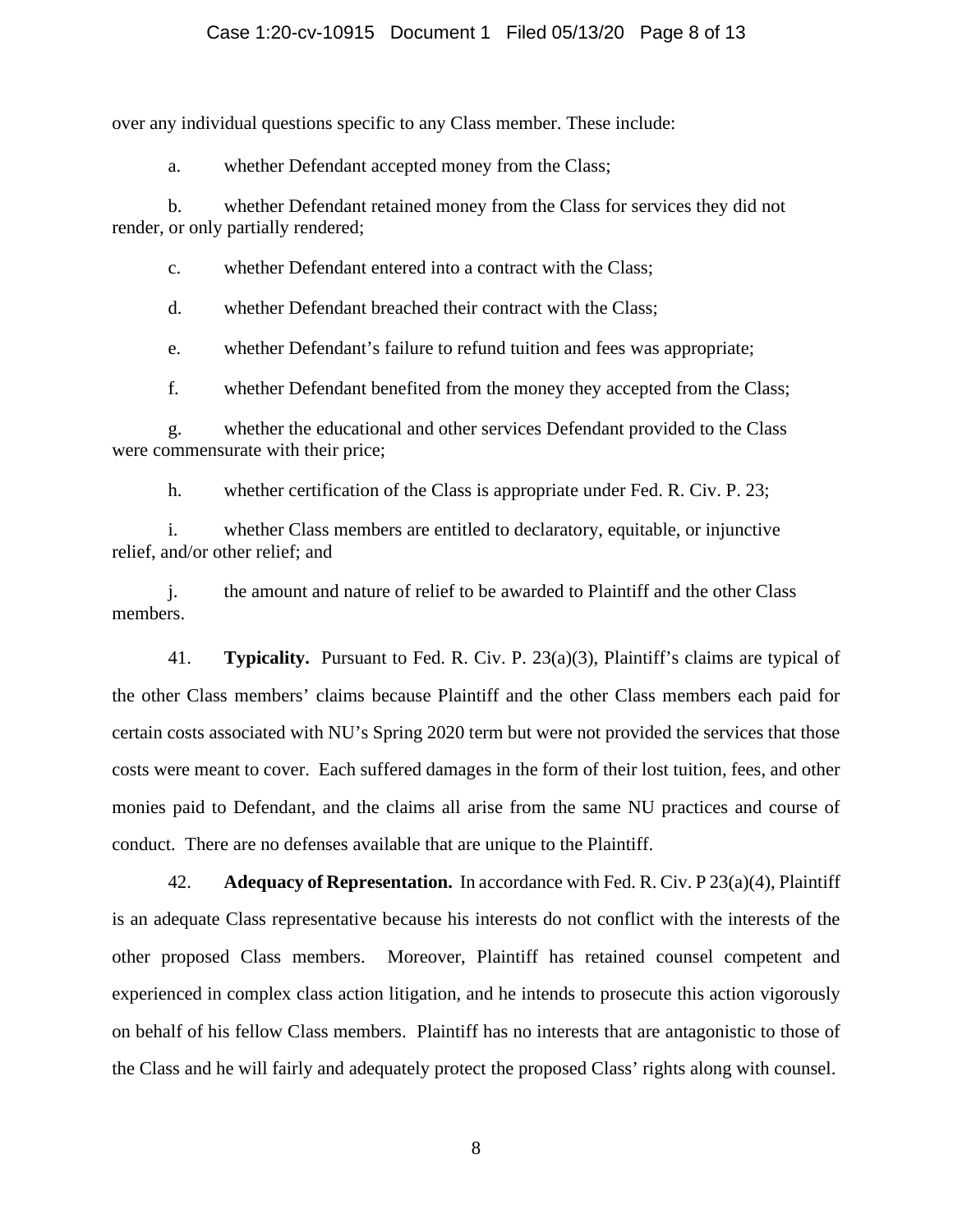#### **COUNT I**

#### **Breach of Contract**

43. Plaintiff repeats and re-alleges the allegations in the preceding paragraphs as if fully alleged herein.

44. Plaintiff brings this claim individually and on behalf of the other members of the Class.

45. Plaintiff and the other members of the Class entered into binding contracts with the Defendant which provided that Plaintiff and the other members of the Class would pay tuition and fees in exchange for on-campus in-person educational, social, athletic, and other experiences.

46. As part of their contracts with NU, and, in exchange for adequate consideration that Plaintiff and members of the proposed Class provided, Defendant promised to on-campus inperson educational, social, athletic, and other experiences.

47. Defendant failed to provide the services that it was obligated to provide under its contracts with Plaintiff and the proposed Class. Defendant has retained tuition and fee payments paid by Plaintiff and the other members of the Class for the Spring 2020 term without providing them the promised benefits, instead providing those benefits for only a portion of the Spring term.

48. By contrast, Plaintiff and the other members of the Class fulfilled their end of the bargain when they paid the monies due and owing for their full tuition, and fees for the semester.

49. The tuition and fees plan payments that Plaintiff and the proposed Class paid were intended to cover in-person educational and extra-curricular services from January through May 2020. Defendant, however, failed to provide the services due under the contracts for that entire time period, yet have improperly retained the funds Plaintiff and the proposed Class paid for their Spring 2020 tuition and fees plans without providing them the services and other benefits due under the contracts.

50. Plaintiff and members of the Class have suffered damages as a direct and proximate result of Defendant' breach, including being deprived of the education, experience and services that they were promised and expected to obtain, and for which they have paid. They are entitled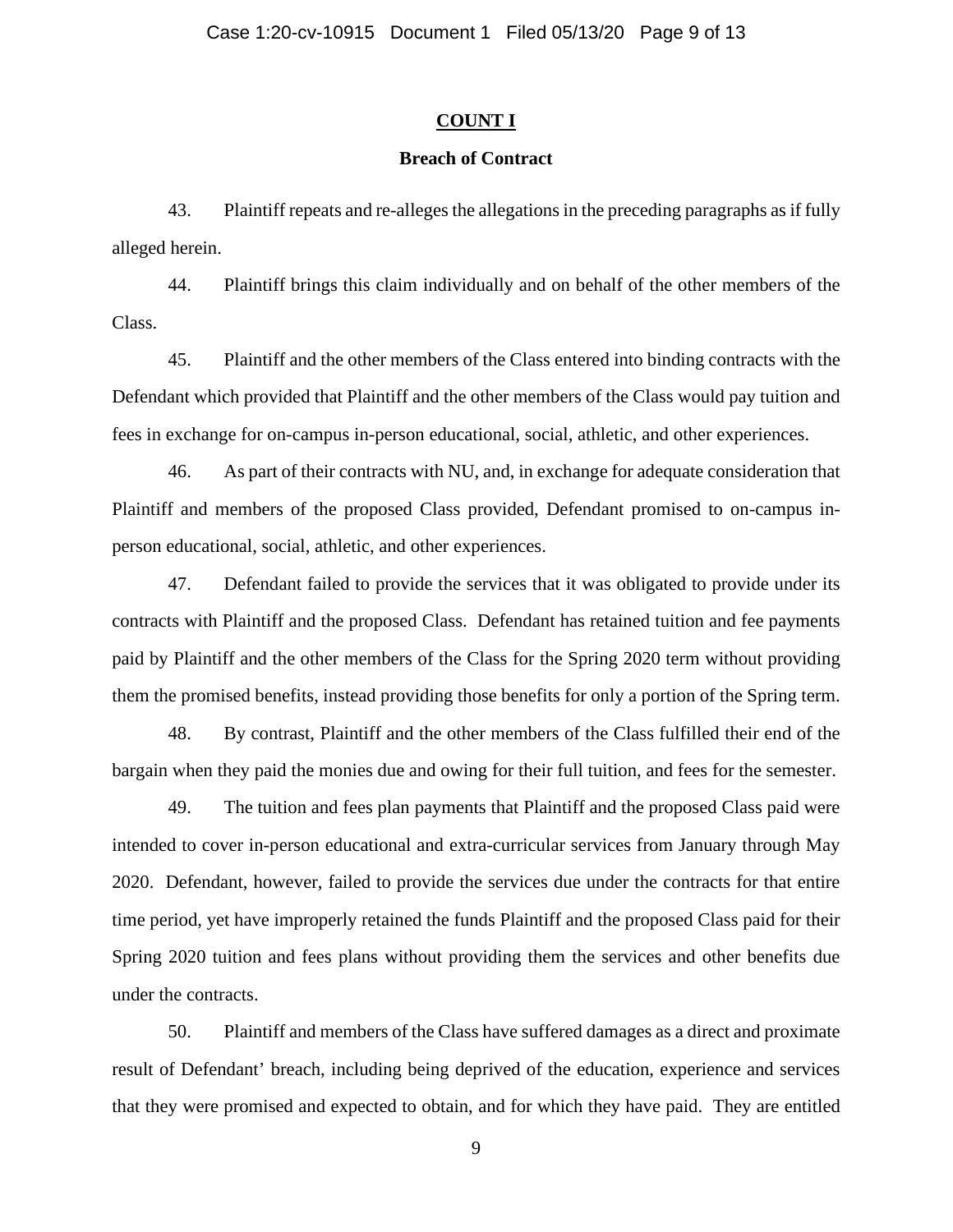to damages including but not limited to prorated reimbursement of the tuition, fees and other expenses that were collected by Defendant for services that Defendant failed to deliver fully.

51. Defendant' performance under the contracts is not excused because of COVID-19. Even if performance was excused or impossible, NU would nevertheless be required to return the funds received for services and/or goods that it did not provide.

#### **COUNT II**

#### **Restitution Based On Quasi-Contract**

52. Plaintiff repeats and re-alleges the allegations in the preceding paragraphs as if fully alleged herein.

53. Plaintiff brings this claim individually and on behalf of the other members of the Class in the alternative to the breach of contract claim brought in Count I.

54. Plaintiff and other members of the proposed Class conferred a benefit or enrichment on NU by paying tuition and required fees NU which were beneficial to NU, at the expense of Plaintiff and the other members of the Class.

55. Plaintiff and the other members of the Class paid tuition and required fees and did not receive the full benefit of their bargain from NU, thus resulting in their impoverishment.

56. NU has retained the benefit paid by Plaintiff and the Class despite its failure to provide the services for which the benefit was paid.

57. There is no justification or cause for NU's failure to return the portion of the tuition and fees that NU has unjustifiably kept for itself even though it failed to complete the services for which Plaintiff provided the funds to NU.

58. Accordingly, NU has been unjustly enriched and should pay as restitution a prorated portion of the funds for the Spring 2020 semester that Plaintiff and the proposed Class paid for tuition and fees.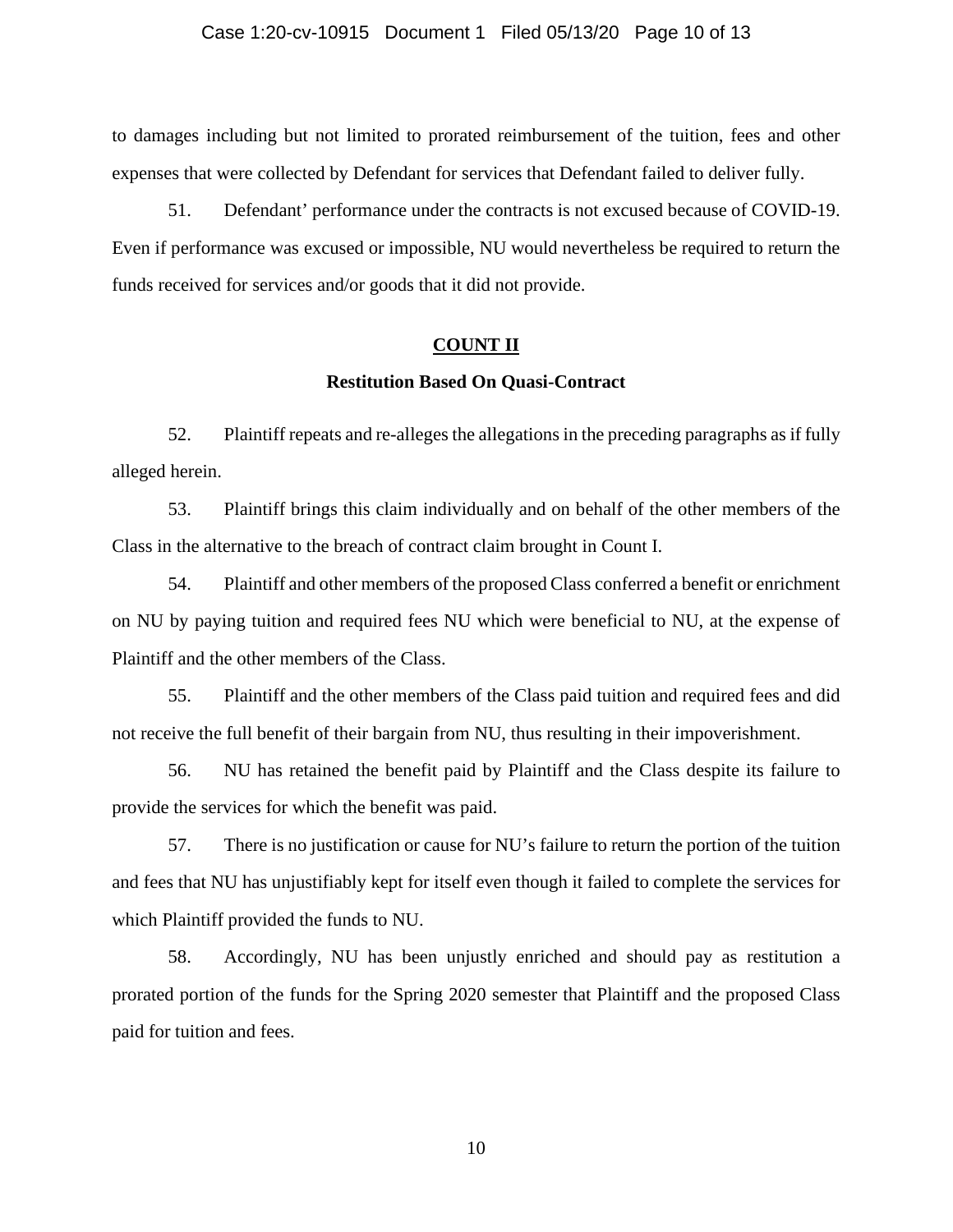### **COUNT III**

# **Conversion**

59. Plaintiff repeats and re-alleges the allegations in the preceding paragraphs as if fully alleged herein.

60. Plaintiff brings this claim individually and on behalf of the Class.

61. Plaintiff and the other members of the Class have a right to the in-person educational and extra-curricular services that they were supposed to be provided in exchange for their payments to NU.

62. Defendant intentionally interfered with the rights of Plaintiff and the other members of the proposed Class when they retained fees intended to pay for on-campus classes, facilities, and activities, while moving all classes to an online, remote learning format and discontinued services and access to facilities for which Plaintiff and the members of the proposed Class had paid.

63. Defendant deprived the Plaintiff and the other members of the Class of their fees or of the right to the services for which their fees were intended to be used.

64. Class members demanded the return of the prorated, unused fees for the remainder of the Spring 2020 term.

65. Defendant's retention of the fees paid by Plaintiff and the other members of the Class without providing the services for which they paid deprived Plaintiff and the other members of the Class of the benefits for which the fees were paid. This interference with the services for which Plaintiff and the other members of the Class paid damaged Plaintiff and the other members of the Class in that they paid fees for services that were not and will not be provided.

66. Plaintiff and the other members of the Class are entitled to the return of prorated unused portion of the fees paid, through the end of the semester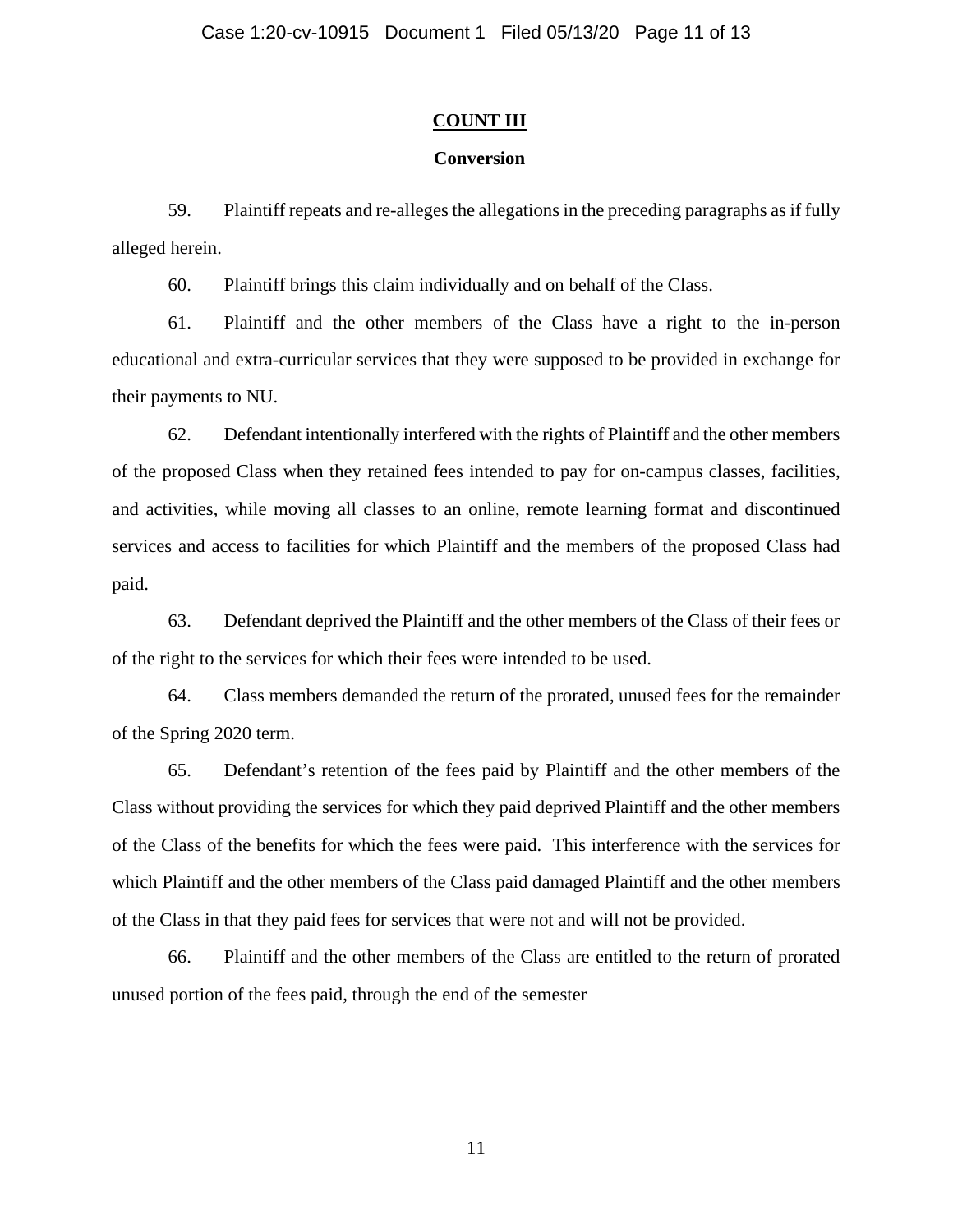# **PRAYER FOR RELIEF**

67. Plaintiffs, on behalf of themselves and on behalf of the members of the Class, respectfully requests that the Court enter judgment in their favor and against Defendant as follows:

- a. Certifying the Class as requested herein, designating Plaintiff as Class representative, and appointing the undersigned counsel as Class Counsel;
- b. Declaring that Defendant is financially responsible for notifying the Class members of the pendency of this suit;
- c. Declaring that Defendant wrongfully kept the monies paid by the Class;
- d. Awarding injunctive relief and restitution as permitted by law or equity;
- e. Awarding Plaintiff's reasonable attorneys' fees, costs, and expenses;
- f. Awarding pre- and post-judgment interest on any amounts awarded; and
- g. Awarding such other and further relief as the Court deems just and proper.

# **JURY DEMAND**

68. Plaintiff demands a trial by jury pursuant to Rule 38 of the Federal Rules of Civil Procedure on all causes of action so triable.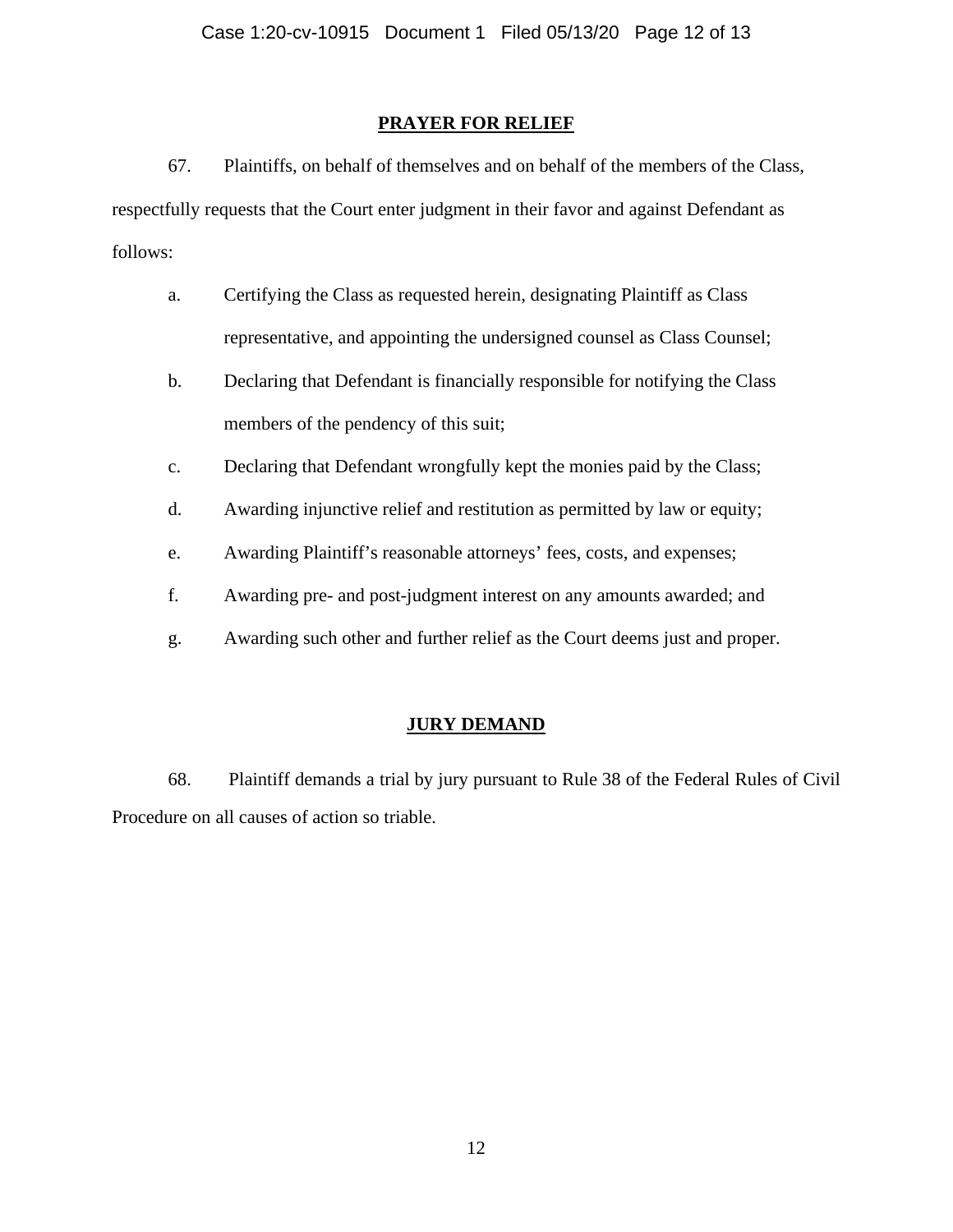Dated: May 13, 2020 LICHTEN & LISS-RIORDAN, P.C.

By: */s/ Harold Lichten\_\_\_\_\_* Harold L. Lichten (BBO #549689) LICHTEN & LISS-RIORDAN, P.C. 729 Boylston St, Suite 2000 Boston, MA 02116 (617) 994-5800 hlichten@llrlaw.com

Shanon J. Carson\* Patrick F. Madden\* BERGER MONTAGUE PC 1818 Market Street, Suite 3600 Philadelphia, PA 19103 Tel: (215) 875-3000 Email: scarson@bm.net Email: pmadden@bm.net

E. Michelle Drake\* BERGER MONTAGUE PC 43 SE Main Street, Suite 505 Minneapolis, MN 5514 Tel: (612) 594-5933 Email: emdrake@bm.net

*\*pro hac vice* forthcoming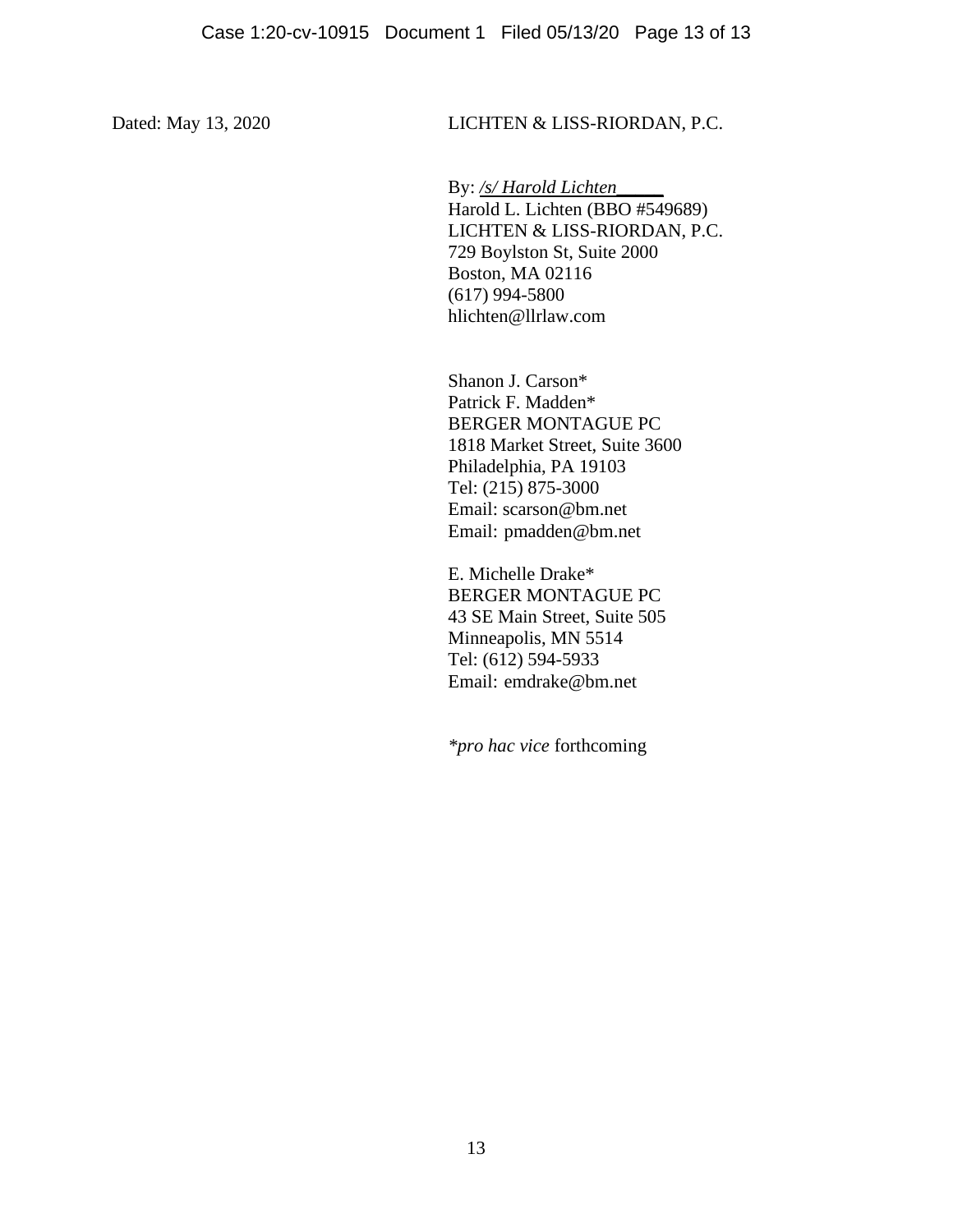# IS 44 (Rev. 06/17) **Case 1:20-cv-109<del>15</del> \\PpCtMOVER<sup>1</sup>SHEE**t P<sup>5/13/20</sup> Page 1 of 2

The JS 44 civil cover sheet and the information contained herein neither replace nor supplement the filing and service of pleadings or other papers as required by law, except as provided by local rules of court. This form,

| I. (a) PLAINTIFFS                                                                                                                                                                                                                                                                                                                                                                                                                                                                                                                                                                                                                                         |                                                                                                                                                                                                                                                                                                                                                                                                                                                                                                                                                                                                                                                              |                                                                                                                                                                                                                                                                                                                                                                                                                                                                                                                                                                                                                                                                 |                                                                                                 | <b>DEFENDANTS</b>                                                                                                                                                                                                                                                                                                                                                                                                          |                                                                                                                                                          |                                                                                                                                                                                                                                                                                                                                     |                                                                                                                                                                                                                                                                                                                                                                                                                                                                                                                                                                                                    |                                                                                   |                        |  |
|-----------------------------------------------------------------------------------------------------------------------------------------------------------------------------------------------------------------------------------------------------------------------------------------------------------------------------------------------------------------------------------------------------------------------------------------------------------------------------------------------------------------------------------------------------------------------------------------------------------------------------------------------------------|--------------------------------------------------------------------------------------------------------------------------------------------------------------------------------------------------------------------------------------------------------------------------------------------------------------------------------------------------------------------------------------------------------------------------------------------------------------------------------------------------------------------------------------------------------------------------------------------------------------------------------------------------------------|-----------------------------------------------------------------------------------------------------------------------------------------------------------------------------------------------------------------------------------------------------------------------------------------------------------------------------------------------------------------------------------------------------------------------------------------------------------------------------------------------------------------------------------------------------------------------------------------------------------------------------------------------------------------|-------------------------------------------------------------------------------------------------|----------------------------------------------------------------------------------------------------------------------------------------------------------------------------------------------------------------------------------------------------------------------------------------------------------------------------------------------------------------------------------------------------------------------------|----------------------------------------------------------------------------------------------------------------------------------------------------------|-------------------------------------------------------------------------------------------------------------------------------------------------------------------------------------------------------------------------------------------------------------------------------------------------------------------------------------|----------------------------------------------------------------------------------------------------------------------------------------------------------------------------------------------------------------------------------------------------------------------------------------------------------------------------------------------------------------------------------------------------------------------------------------------------------------------------------------------------------------------------------------------------------------------------------------------------|-----------------------------------------------------------------------------------|------------------------|--|
| GAURAV SATAM, individually and on behalf of all others similarly<br>situated                                                                                                                                                                                                                                                                                                                                                                                                                                                                                                                                                                              |                                                                                                                                                                                                                                                                                                                                                                                                                                                                                                                                                                                                                                                              |                                                                                                                                                                                                                                                                                                                                                                                                                                                                                                                                                                                                                                                                 |                                                                                                 | NORTHEASTERN UNIVERSITY                                                                                                                                                                                                                                                                                                                                                                                                    |                                                                                                                                                          |                                                                                                                                                                                                                                                                                                                                     |                                                                                                                                                                                                                                                                                                                                                                                                                                                                                                                                                                                                    |                                                                                   |                        |  |
| (b) County of Residence of First Listed Plaintiff                                                                                                                                                                                                                                                                                                                                                                                                                                                                                                                                                                                                         |                                                                                                                                                                                                                                                                                                                                                                                                                                                                                                                                                                                                                                                              |                                                                                                                                                                                                                                                                                                                                                                                                                                                                                                                                                                                                                                                                 |                                                                                                 | County of Residence of First Listed Defendant                                                                                                                                                                                                                                                                                                                                                                              |                                                                                                                                                          |                                                                                                                                                                                                                                                                                                                                     |                                                                                                                                                                                                                                                                                                                                                                                                                                                                                                                                                                                                    |                                                                                   |                        |  |
| (EXCEPT IN U.S. PLAINTIFF CASES)                                                                                                                                                                                                                                                                                                                                                                                                                                                                                                                                                                                                                          |                                                                                                                                                                                                                                                                                                                                                                                                                                                                                                                                                                                                                                                              |                                                                                                                                                                                                                                                                                                                                                                                                                                                                                                                                                                                                                                                                 |                                                                                                 | (IN U.S. PLAINTIFF CASES ONLY)<br>IN LAND CONDEMNATION CASES, USE THE LOCATION OF<br>NOTE:<br>THE TRACT OF LAND INVOLVED.                                                                                                                                                                                                                                                                                                  |                                                                                                                                                          |                                                                                                                                                                                                                                                                                                                                     |                                                                                                                                                                                                                                                                                                                                                                                                                                                                                                                                                                                                    |                                                                                   |                        |  |
| (c) Attorneys (Firm Name, Address, and Telephone Number)<br>Harold Lichten, Lichten & Liss-Riordan, P.C.<br>729 Boylston Street, Suite 2000<br>Boston, MA 02116                                                                                                                                                                                                                                                                                                                                                                                                                                                                                           |                                                                                                                                                                                                                                                                                                                                                                                                                                                                                                                                                                                                                                                              |                                                                                                                                                                                                                                                                                                                                                                                                                                                                                                                                                                                                                                                                 |                                                                                                 | Attorneys (If Known)                                                                                                                                                                                                                                                                                                                                                                                                       |                                                                                                                                                          |                                                                                                                                                                                                                                                                                                                                     |                                                                                                                                                                                                                                                                                                                                                                                                                                                                                                                                                                                                    |                                                                                   |                        |  |
| <b>II. BASIS OF JURISDICTION</b> (Place an "X" in One Box Only)                                                                                                                                                                                                                                                                                                                                                                                                                                                                                                                                                                                           |                                                                                                                                                                                                                                                                                                                                                                                                                                                                                                                                                                                                                                                              |                                                                                                                                                                                                                                                                                                                                                                                                                                                                                                                                                                                                                                                                 |                                                                                                 |                                                                                                                                                                                                                                                                                                                                                                                                                            |                                                                                                                                                          |                                                                                                                                                                                                                                                                                                                                     |                                                                                                                                                                                                                                                                                                                                                                                                                                                                                                                                                                                                    |                                                                                   |                        |  |
|                                                                                                                                                                                                                                                                                                                                                                                                                                                                                                                                                                                                                                                           |                                                                                                                                                                                                                                                                                                                                                                                                                                                                                                                                                                                                                                                              |                                                                                                                                                                                                                                                                                                                                                                                                                                                                                                                                                                                                                                                                 |                                                                                                 | <b>III. CITIZENSHIP OF PRINCIPAL PARTIES</b> (Place an "X" in One Box for Plaintiff<br>(For Diversity Cases Only)                                                                                                                                                                                                                                                                                                          |                                                                                                                                                          |                                                                                                                                                                                                                                                                                                                                     | and One Box for Defendant)                                                                                                                                                                                                                                                                                                                                                                                                                                                                                                                                                                         |                                                                                   |                        |  |
| $\Box$ 1 U.S. Government<br>Plaintiff                                                                                                                                                                                                                                                                                                                                                                                                                                                                                                                                                                                                                     | 区 3 Federal Question<br>(U.S. Government Not a Party)                                                                                                                                                                                                                                                                                                                                                                                                                                                                                                                                                                                                        |                                                                                                                                                                                                                                                                                                                                                                                                                                                                                                                                                                                                                                                                 |                                                                                                 | Citizen of This State                                                                                                                                                                                                                                                                                                                                                                                                      | <b>DEF</b><br><b>PTF</b><br>$\mathbf{\times}$ 1<br>$\mathbf{X}$ 1                                                                                        | Incorporated or Principal Place<br>of Business In This State                                                                                                                                                                                                                                                                        |                                                                                                                                                                                                                                                                                                                                                                                                                                                                                                                                                                                                    | <b>PTF</b><br>$\Box$ 4                                                            | <b>DEF</b><br>$\Box$ 4 |  |
| $\Box$ 2 U.S. Government<br>Defendant                                                                                                                                                                                                                                                                                                                                                                                                                                                                                                                                                                                                                     | $\Box$ 4 Diversity<br>(Indicate Citizenship of Parties in Item III)                                                                                                                                                                                                                                                                                                                                                                                                                                                                                                                                                                                          |                                                                                                                                                                                                                                                                                                                                                                                                                                                                                                                                                                                                                                                                 |                                                                                                 | Citizen of Another State                                                                                                                                                                                                                                                                                                                                                                                                   | 1 2 Incorporated and Principal Place<br>$\Box$ 2<br>of Business In Another State                                                                         |                                                                                                                                                                                                                                                                                                                                     |                                                                                                                                                                                                                                                                                                                                                                                                                                                                                                                                                                                                    | $\square$ 5                                                                       | $\square$ 5            |  |
|                                                                                                                                                                                                                                                                                                                                                                                                                                                                                                                                                                                                                                                           |                                                                                                                                                                                                                                                                                                                                                                                                                                                                                                                                                                                                                                                              |                                                                                                                                                                                                                                                                                                                                                                                                                                                                                                                                                                                                                                                                 | Citizen or Subject of a<br>$\Box$ 3 Foreign Nation<br>□ 6<br>$\Box$ 3<br>O 6<br>Foreign Country |                                                                                                                                                                                                                                                                                                                                                                                                                            |                                                                                                                                                          |                                                                                                                                                                                                                                                                                                                                     |                                                                                                                                                                                                                                                                                                                                                                                                                                                                                                                                                                                                    |                                                                                   |                        |  |
| <b>IV. NATURE OF SUIT</b> (Place an "X" in One Box Only)                                                                                                                                                                                                                                                                                                                                                                                                                                                                                                                                                                                                  |                                                                                                                                                                                                                                                                                                                                                                                                                                                                                                                                                                                                                                                              |                                                                                                                                                                                                                                                                                                                                                                                                                                                                                                                                                                                                                                                                 |                                                                                                 |                                                                                                                                                                                                                                                                                                                                                                                                                            |                                                                                                                                                          |                                                                                                                                                                                                                                                                                                                                     | Click here for: Nature of Suit Code Descriptions.                                                                                                                                                                                                                                                                                                                                                                                                                                                                                                                                                  |                                                                                   |                        |  |
| <b>CONTRACT</b>                                                                                                                                                                                                                                                                                                                                                                                                                                                                                                                                                                                                                                           |                                                                                                                                                                                                                                                                                                                                                                                                                                                                                                                                                                                                                                                              | <b>TORTS</b>                                                                                                                                                                                                                                                                                                                                                                                                                                                                                                                                                                                                                                                    |                                                                                                 | <b>FORFEITURE/PENALTY</b>                                                                                                                                                                                                                                                                                                                                                                                                  |                                                                                                                                                          | <b>BANKRUPTCY</b>                                                                                                                                                                                                                                                                                                                   |                                                                                                                                                                                                                                                                                                                                                                                                                                                                                                                                                                                                    | <b>OTHER STATUTES</b>                                                             |                        |  |
| $\Box$ 110 Insurance<br>$\Box$ 120 Marine<br>$\Box$ 130 Miller Act<br>$\Box$ 140 Negotiable Instrument<br>$\Box$ 150 Recovery of Overpayment<br>& Enforcement of Judgment<br>151 Medicare Act<br>152 Recovery of Defaulted<br><b>Student Loans</b><br>(Excludes Veterans)<br>$\Box$ 153 Recovery of Overpayment<br>of Veteran's Benefits<br>160 Stockholders' Suits<br>又 190 Other Contract<br>□ 195 Contract Product Liability<br>$\Box$ 196 Franchise<br><b>REAL PROPERTY</b><br>$\Box$ 210 Land Condemnation<br>220 Foreclosure<br>$\Box$ 230 Rent Lease & Ejectment<br>240 Torts to Land<br>245 Tort Product Liability<br>290 All Other Real Property | PERSONAL INJURY<br>$\Box$ 310 Airplane<br>□ 315 Airplane Product<br>Liability<br>$\Box$ 320 Assault, Libel &<br>Slander<br>□ 330 Federal Employers'<br>Liability<br>□ 340 Marine<br>345 Marine Product<br>Liability<br>□ 350 Motor Vehicle<br>□ 355 Motor Vehicle<br><b>Product Liability</b><br>360 Other Personal<br>Injury<br>$\Box$ 362 Personal Injury -<br><b>Medical Malpractice</b><br><b>CIVIL RIGHTS</b><br>$\Box$ 440 Other Civil Rights<br>$\Box$ 441 Voting<br>$\Box$ 442 Employment<br>$\Box$ 443 Housing/<br>Accommodations<br>$\Box$ 445 Amer. w/Disabilities -<br>Employment<br>$\Box$ 446 Amer. w/Disabilities<br>Other<br>□ 448 Education | PERSONAL INJURY<br>$\Box$ 365 Personal Injury -<br><b>Product Liability</b><br>367 Health Care/<br>Pharmaceutical<br>Personal Injury<br>Product Liability<br><b>1368</b> Asbestos Personal<br><b>Injury Product</b><br>Liability<br>PERSONAL PROPERTY<br>370 Other Fraud<br>$\Box$ 371 Truth in Lending<br>380 Other Personal<br>Property Damage<br>□ 385 Property Damage<br>Product Liability<br><b>PRISONER PETITIONS</b><br><b>Habeas Corpus:</b><br>$\Box$ 463 Alien Detainee<br>$\Box$ 510 Motions to Vacate<br>Sentence<br>□ 530 General<br>535 Death Penalty<br>Other:<br>$\Box$ 540 Mandamus & Other<br>$\Box$ 550 Civil Rights<br>555 Prison Condition |                                                                                                 | 5 625 Drug Related Seizure<br>of Property 21 USC 881<br>$\Box$ 690 Other<br><b>LABOR</b><br>710 Fair Labor Standards<br>Act<br>720 Labor/Management<br>Relations<br>740 Railway Labor Act<br>751 Family and Medical<br>Leave Act<br>790 Other Labor Litigation<br>791 Employee Retirement<br><b>Income Security Act</b><br><b>IMMIGRATION</b><br>462 Naturalization Application<br>$\Box$ 465 Other Immigration<br>Actions | 423 Withdrawal<br>$\Box$ 820 Copyrights<br>□ 830 Patent<br>□ 840 Trademark<br>$\Box$ 861 HIA (1395ff)<br>□ 864 SSID Title XVI<br>$\Box$ 865 RSI (405(g)) | 158 122 Appeal 28 USC 158<br>28 USC 157<br><b>PROPERTY RIGHTS</b><br>335 Patent - Abbreviated<br>New Drug Application<br><b>SOCIAL SECURITY</b><br>$\Box$ 862 Black Lung (923)<br>$\Box$ 863 DIWC/DIWW (405(g))<br><b>FEDERAL TAX SUITS</b><br>7 870 Taxes (U.S. Plaintiff<br>or Defendant)<br>□ 871 IRS-Third Party<br>26 USC 7609 | □ 375 False Claims Act<br>$\Box$ 376 Qui Tam (31 USC<br>3729(a)<br>1 400 State Reapportionment<br>$\Box$ 410 Antitrust<br>$\Box$ 430 Banks and Banking<br>$\Box$ 450 Commerce<br>$\Box$ 460 Deportation<br>1 470 Racketeer Influenced and<br>480 Consumer Credit<br>□ 490 Cable/Sat TV<br>□ 850 Securities/Commodities/<br>Exchange<br>1 890 Other Statutory Actions<br>□ 891 Agricultural Acts<br>1 893 Environmental Matters<br>$\Box$ 895 Freedom of Information<br>Act<br>$\Box$ 896 Arbitration<br>□ 899 Administrative Procedure<br>$\Box$ 950 Constitutionality of<br><b>State Statutes</b> | <b>Corrupt Organizations</b><br>Act/Review or Appeal of<br><b>Agency Decision</b> |                        |  |
|                                                                                                                                                                                                                                                                                                                                                                                                                                                                                                                                                                                                                                                           |                                                                                                                                                                                                                                                                                                                                                                                                                                                                                                                                                                                                                                                              | 560 Civil Detainee -<br>Conditions of                                                                                                                                                                                                                                                                                                                                                                                                                                                                                                                                                                                                                           |                                                                                                 |                                                                                                                                                                                                                                                                                                                                                                                                                            |                                                                                                                                                          |                                                                                                                                                                                                                                                                                                                                     |                                                                                                                                                                                                                                                                                                                                                                                                                                                                                                                                                                                                    |                                                                                   |                        |  |
| <b>V. ORIGIN</b> (Place an "X" in One Box Only)                                                                                                                                                                                                                                                                                                                                                                                                                                                                                                                                                                                                           |                                                                                                                                                                                                                                                                                                                                                                                                                                                                                                                                                                                                                                                              | Confinement                                                                                                                                                                                                                                                                                                                                                                                                                                                                                                                                                                                                                                                     |                                                                                                 |                                                                                                                                                                                                                                                                                                                                                                                                                            |                                                                                                                                                          |                                                                                                                                                                                                                                                                                                                                     |                                                                                                                                                                                                                                                                                                                                                                                                                                                                                                                                                                                                    |                                                                                   |                        |  |
| $\boxtimes$ 1 Original<br>Proceeding                                                                                                                                                                                                                                                                                                                                                                                                                                                                                                                                                                                                                      | $\square$ 2 Removed from<br>$\Box$ 3<br><b>State Court</b>                                                                                                                                                                                                                                                                                                                                                                                                                                                                                                                                                                                                   | Remanded from<br>Appellate Court                                                                                                                                                                                                                                                                                                                                                                                                                                                                                                                                                                                                                                | $\Box$ 4 Reinstated or                                                                          | $\Box$ 5 Transferred from<br>Reopened<br>(specify)                                                                                                                                                                                                                                                                                                                                                                         | <b>Another District</b>                                                                                                                                  | Multidistrict<br>$\Box$ 6<br>Litigation -<br>Transfer                                                                                                                                                                                                                                                                               |                                                                                                                                                                                                                                                                                                                                                                                                                                                                                                                                                                                                    | $\Box$ 8 Multidistrict<br>Litigation -<br>Direct File                             |                        |  |
| VI. CAUSE OF ACTION                                                                                                                                                                                                                                                                                                                                                                                                                                                                                                                                                                                                                                       | 28 USC 1332(d)<br>Brief description of cause:                                                                                                                                                                                                                                                                                                                                                                                                                                                                                                                                                                                                                | Breach of Contract, Restitution, and Conversion                                                                                                                                                                                                                                                                                                                                                                                                                                                                                                                                                                                                                 |                                                                                                 | Cite the U.S. Civil Statute under which you are filing (Do not cite jurisdictional statutes unless diversity):                                                                                                                                                                                                                                                                                                             |                                                                                                                                                          |                                                                                                                                                                                                                                                                                                                                     |                                                                                                                                                                                                                                                                                                                                                                                                                                                                                                                                                                                                    |                                                                                   |                        |  |
| VII. REQUESTED IN<br><b>COMPLAINT:</b>                                                                                                                                                                                                                                                                                                                                                                                                                                                                                                                                                                                                                    | ⊠<br>UNDER RULE 23, F.R.Cv.P.                                                                                                                                                                                                                                                                                                                                                                                                                                                                                                                                                                                                                                | CHECK IF THIS IS A CLASS ACTION                                                                                                                                                                                                                                                                                                                                                                                                                                                                                                                                                                                                                                 |                                                                                                 | <b>DEMAND \$</b><br>In excess of \$5,000,000                                                                                                                                                                                                                                                                                                                                                                               |                                                                                                                                                          | CHECK YES only if demanded in complaint:<br><b>JURY DEMAND:</b>                                                                                                                                                                                                                                                                     | $\mathbf{\Sigma}$ Yes                                                                                                                                                                                                                                                                                                                                                                                                                                                                                                                                                                              | $\square$ No                                                                      |                        |  |
| VIII. RELATED CASE(S)<br><b>IF ANY</b>                                                                                                                                                                                                                                                                                                                                                                                                                                                                                                                                                                                                                    | (See instructions):                                                                                                                                                                                                                                                                                                                                                                                                                                                                                                                                                                                                                                          | JUDGE Judge Richard G. Stearns<br>DOCKET NUMBER 20-10844                                                                                                                                                                                                                                                                                                                                                                                                                                                                                                                                                                                                        |                                                                                                 |                                                                                                                                                                                                                                                                                                                                                                                                                            |                                                                                                                                                          |                                                                                                                                                                                                                                                                                                                                     |                                                                                                                                                                                                                                                                                                                                                                                                                                                                                                                                                                                                    |                                                                                   |                        |  |
| <b>DATE</b>                                                                                                                                                                                                                                                                                                                                                                                                                                                                                                                                                                                                                                               |                                                                                                                                                                                                                                                                                                                                                                                                                                                                                                                                                                                                                                                              | SIGNATURE OF ATTORNEY OF RECORD                                                                                                                                                                                                                                                                                                                                                                                                                                                                                                                                                                                                                                 |                                                                                                 |                                                                                                                                                                                                                                                                                                                                                                                                                            |                                                                                                                                                          |                                                                                                                                                                                                                                                                                                                                     |                                                                                                                                                                                                                                                                                                                                                                                                                                                                                                                                                                                                    |                                                                                   |                        |  |
| 05/13/2020<br><b>FOR OFFICE USE ONLY</b>                                                                                                                                                                                                                                                                                                                                                                                                                                                                                                                                                                                                                  | /s/ Harold L. Lichten                                                                                                                                                                                                                                                                                                                                                                                                                                                                                                                                                                                                                                        |                                                                                                                                                                                                                                                                                                                                                                                                                                                                                                                                                                                                                                                                 |                                                                                                 |                                                                                                                                                                                                                                                                                                                                                                                                                            |                                                                                                                                                          |                                                                                                                                                                                                                                                                                                                                     |                                                                                                                                                                                                                                                                                                                                                                                                                                                                                                                                                                                                    |                                                                                   |                        |  |
| <b>RECEIPT#</b>                                                                                                                                                                                                                                                                                                                                                                                                                                                                                                                                                                                                                                           | <b>AMOUNT</b>                                                                                                                                                                                                                                                                                                                                                                                                                                                                                                                                                                                                                                                | <b>APPLYING IFP</b>                                                                                                                                                                                                                                                                                                                                                                                                                                                                                                                                                                                                                                             |                                                                                                 | <b>JUDGE</b>                                                                                                                                                                                                                                                                                                                                                                                                               |                                                                                                                                                          | MAG. JUDGE                                                                                                                                                                                                                                                                                                                          |                                                                                                                                                                                                                                                                                                                                                                                                                                                                                                                                                                                                    |                                                                                   |                        |  |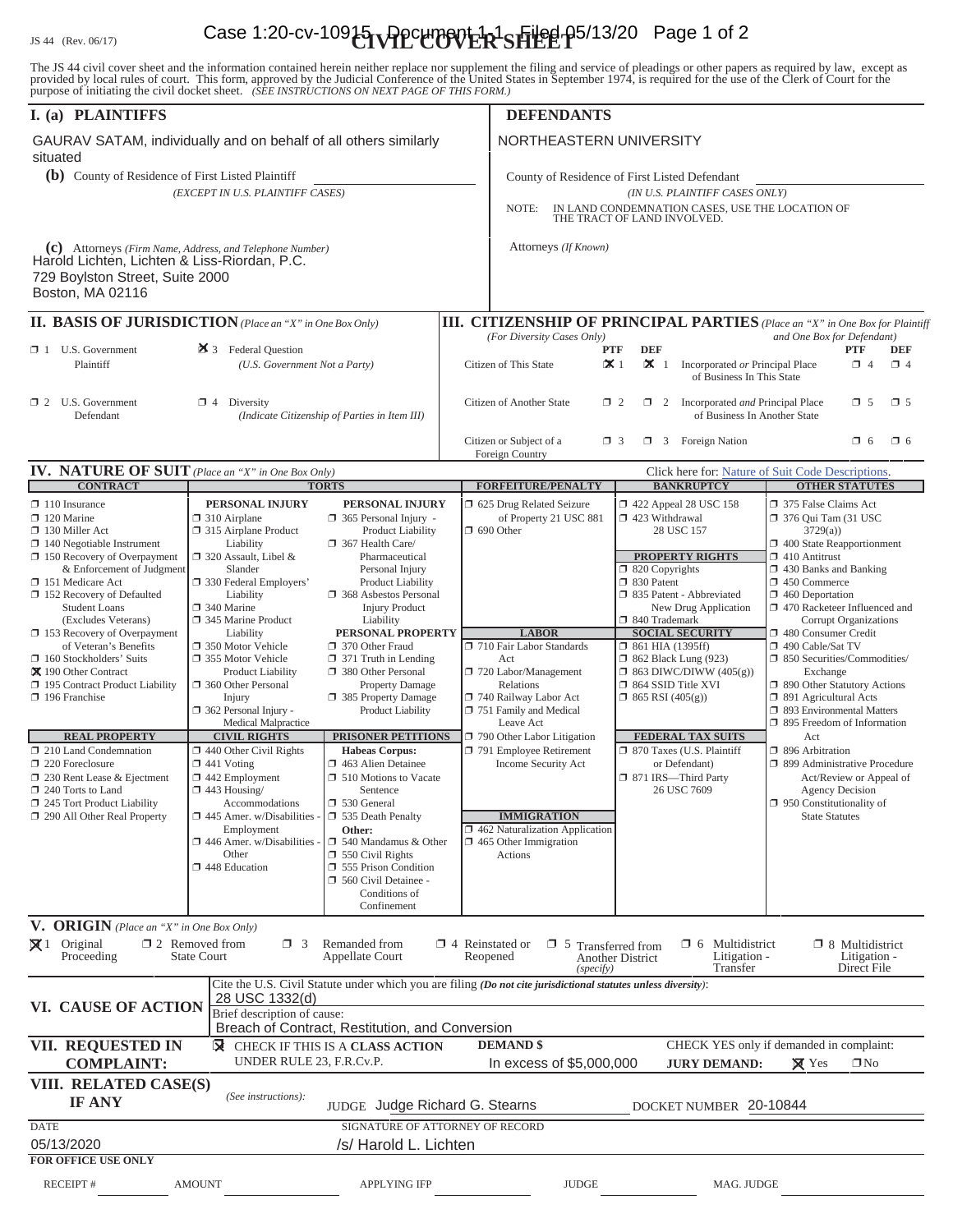#### **INSTRUCTIONS FOR ATTORNEYS COMPLETING CIVIL COVER SHEET FORM JS 44**

Authority For Civil Cover Sheet

The JS 44 civil cover sheet and the information contained herein neither replaces nor supplements the filings and service of pleading or other papers as required by law, except as provided by local rules of court. This form, approved by the Judicial Conference of the United States in September 1974, is required for the use of the Clerk of Court for the purpose of initiating the civil docket sheet. Consequently, a civil cover sheet is submitted to the Clerk of Court for each civil complaint filed. The attorney filing a case should complete the form as follows:

- **I.(a) Plaintiffs-Defendants.** Enter names (last, first, middle initial) of plaintiff and defendant. If the plaintiff or defendant is a government agency, use only the full name or standard abbreviations. If the plaintiff or defendant is an official within a government agency, identify first the agency and then the official, giving both name and title.
- **(b) County of Residence.** For each civil case filed, except U.S. plaintiff cases, enter the name of the county where the first listed plaintiff resides at the time of filing. In U.S. plaintiff cases, enter the name of the county in which the first listed defendant resides at the time of filing. (NOTE: In land condemnation cases, the county of residence of the "defendant" is the location of the tract of land involved.)
- **(c) Attorneys.** Enter the firm name, address, telephone number, and attorney of record. If there are several attorneys, list them on an attachment, noting in this section "(see attachment)".

**II. Jurisdiction.** The basis of jurisdiction is set forth under Rule 8(a), F.R.Cv.P., which requires that jurisdictions be shown in pleadings. Place an "X" in one of the boxes. If there is more than one basis of jurisdiction, precedence is given in the order shown below.

United States plaintiff. (1) Jurisdiction based on 28 U.S.C. 1345 and 1348. Suits by agencies and officers of the United States are included here. United States defendant. (2) When the plaintiff is suing the United States, its officers or agencies, place an "X" in this box.

Federal question. (3) This refers to suits under 28 U.S.C. 1331, where jurisdiction arises under the Constitution of the United States, an amendment to the Constitution, an act of Congress or a treaty of the United States. In cases where the U.S. is a party, the U.S. plaintiff or defendant code takes precedence, and box 1 or 2 should be marked.

Diversity of citizenship. (4) This refers to suits under 28 U.S.C. 1332, where parties are citizens of different states. When Box 4 is checked, the citizenship of the different parties must be checked**.** (See Section III below**; NOTE: federal question actions take precedence over diversity cases.**)

- **III. Residence (citizenship) of Principal Parties.** This section of the JS 44 is to be completed if diversity of citizenship was indicated above. Mark this section for each principal party.
- **IV. Nature of Suit.** Place an "X" in the appropriate box. If there are multiple nature of suit codes associated with the case, pick the nature of suit code that is most applicable. Click here for: Nature of Suit Code Descriptions.
- **V. Origin.** Place an "X" in one of the seven boxes.

Original Proceedings. (1) Cases which originate in the United States district courts.

Removed from State Court. (2) Proceedings initiated in state courts may be removed to the district courts under Title 28 U.S.C., Section 1441. When the petition for removal is granted, check this box.

Remanded from Appellate Court. (3) Check this box for cases remanded to the district court for further action. Use the date of remand as the filing date.

Reinstated or Reopened. (4) Check this box for cases reinstated or reopened in the district court. Use the reopening date as the filing date. Transferred from Another District. (5) For cases transferred under Title 28 U.S.C. Section 1404(a). Do not use this for within district transfers or multidistrict litigation transfers.

Multidistrict Litigation – Transfer. (6) Check this box when a multidistrict case is transferred into the district under authority of Title 28 U.S.C. Section 1407.

Multidistrict Litigation – Direct File. (8) Check this box when a multidistrict case is filed in the same district as the Master MDL docket. **PLEASE NOTE THAT THERE IS NOT AN ORIGIN CODE 7.** Origin Code 7 was used for historical records and is no longer relevant due to changes in statue.

- **VI. Cause of Action.** Report the civil statute directly related to the cause of action and give a brief description of the cause. **Do not cite jurisdictional statutes unless diversity.** Example: U.S. Civil Statute: 47 USC 553 Brief Description: Unauthorized reception of cable service
- **VII. Requested in Complaint.** Class Action. Place an "X" in this box if you are filing a class action under Rule 23, F.R.Cv.P. Demand. In this space enter the actual dollar amount being demanded or indicate other demand, such as a preliminary injunction. Jury Demand. Check the appropriate box to indicate whether or not a jury is being demanded.
- **VIII. Related Cases.** This section of the JS 44 is used to reference related pending cases, if any. If there are related pending cases, insert the docket numbers and the corresponding judge names for such cases.

**Date and Attorney Signature.** Date and sign the civil cover sheet.